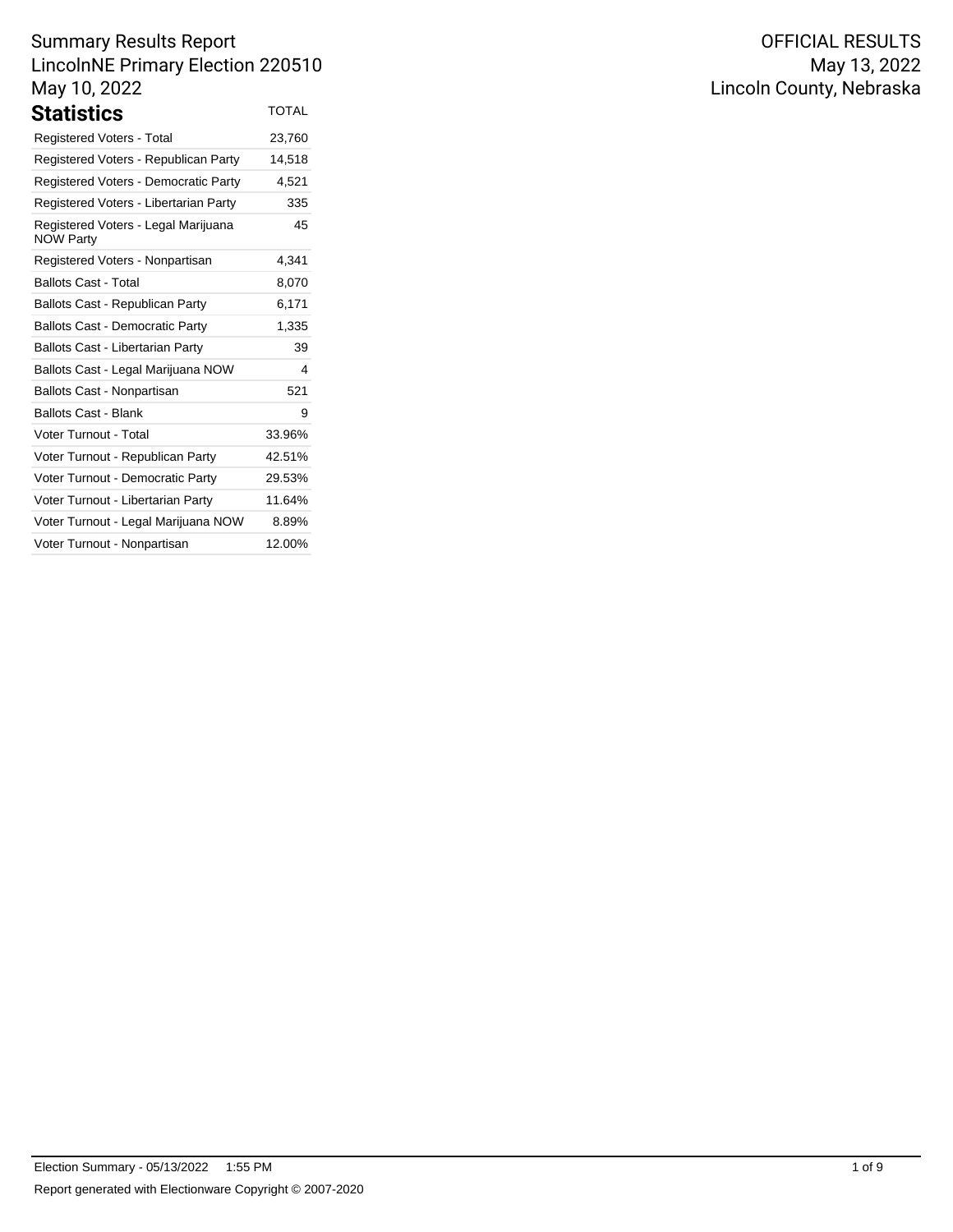# **Rep Congress Dist. 3**

Vote For 1

|                  | <b>TOTAL</b> |
|------------------|--------------|
| Adrian Smith     | 4,576        |
| Mike Calhoun     | 1,342        |
| Write-In Totals  | 9            |
| Not Assigned     | 9            |
| Total Votes Cast | 5,927        |

#### **Rep Governor**

Vote For 1

|                         | <b>TOTAL</b> |
|-------------------------|--------------|
| Michael Connely         | 98           |
| <b>Brett Lindstrom</b>  | 1,031        |
| Donna Nicole Carpenter  | 54           |
| Lela McNinch            | 30           |
| Theresa Thibodeau       | 268          |
| Jim Pillen              | 2,406        |
| <b>Troy Wentz</b>       | 21           |
| Charles W. Herbster     | 2,084        |
| <b>Breland Ridenour</b> | 104          |
| Write-In Totals         | 7            |
| Not Assigned            | 7            |
| <b>Total Votes Cast</b> | 6.103        |

### **Rep Sec. of State**

Vote For 1

| <b>TOTAL</b> |
|--------------|
| 2,347        |
| 1,409        |
| 1,280        |
| 8            |
| 8            |
| 5,044        |
|              |

# **Rep State Treasurer**

|                         | TOTAL |
|-------------------------|-------|
| John Murante            | 3,021 |
| Paul Anderson           | 1,939 |
| Write-In Totals         | 13    |
| Not Assigned            | 13    |
| <b>Total Votes Cast</b> | 4.973 |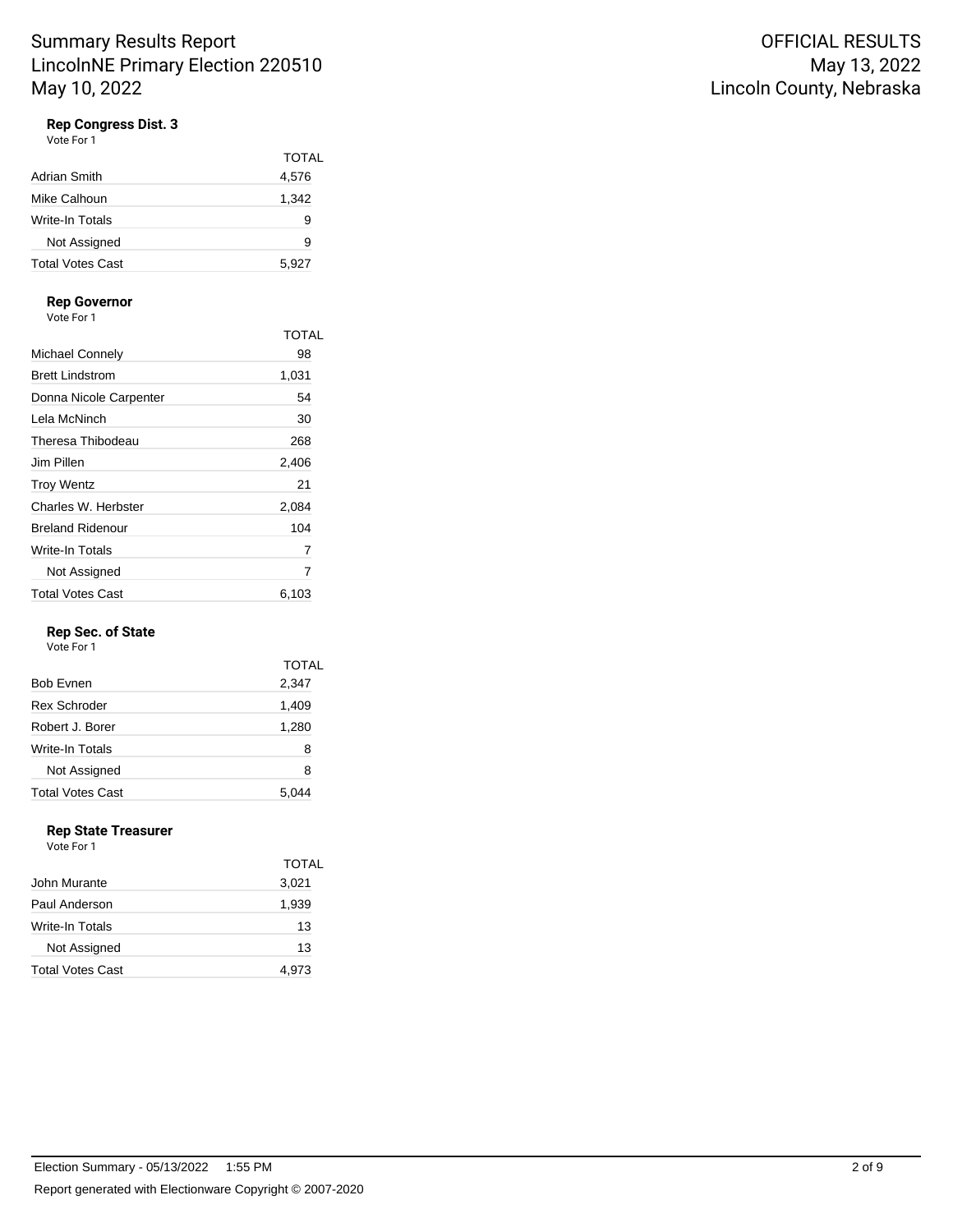# **Rep Attorney General**

Vote For 1

|                         | <b>TOTAL</b> |
|-------------------------|--------------|
| Jennifer Hicks          | 1,924        |
| Mike Hilgers            | 3,196        |
| Write-In Totals         | 12           |
| Not Assigned            | 12           |
| <b>Total Votes Cast</b> | 5,132        |

#### **Rep State Auditor**

Vote For 1

|                  | <b>TOTAL</b> |
|------------------|--------------|
| Mike Foley       | 3,939        |
| Larry Anderson   | 1,244        |
| Write-In Totals  | 10           |
| Not Assigned     | 10           |
| Total Votes Cast | 5,193        |

# **Rep Public Service Comm. Dist 5**

Vote For 1

|                         | TOTAL |
|-------------------------|-------|
| Kevin Stocker           | 1,900 |
| Mary Ridder             | 1,944 |
| Dakota Delka            | 692   |
| Write-In Totals         | 11    |
| Not Assigned            | 11    |
| <b>Total Votes Cast</b> | 4,547 |

#### **Rep Commissioner District 02**

Vote For 1

|                         | TOTAL |
|-------------------------|-------|
| Kent C. Weems           | 372   |
| <b>Todd Roe</b>         | 208   |
| David P. Huebner        | 311   |
| Write-In Totals         | 1     |
| Not Assigned            | 1     |
| <b>Total Votes Cast</b> |       |

# **Dem Congress Dist. 3**

|                         | TOTAL |
|-------------------------|-------|
| David J. Else           | 518   |
| Daniel M. Wik           | 539   |
| Write-In Totals         | 7     |
| Not Assigned            | 7     |
| <b>Total Votes Cast</b> | 1.064 |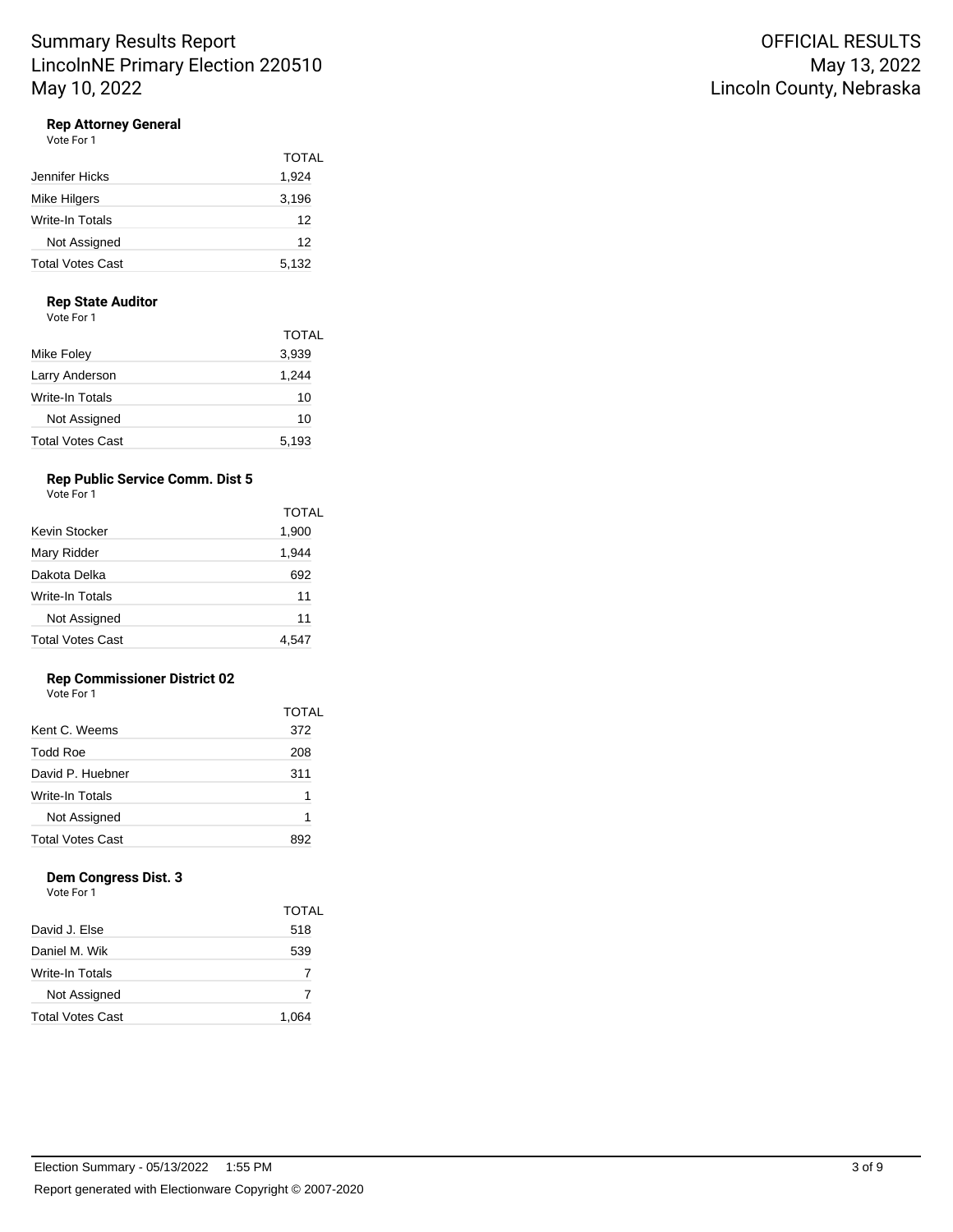## **Dem Governor**

| Vote For 1              |       |
|-------------------------|-------|
|                         | TOTAL |
| Carol Blood             | 967   |
| Roy A. Harris           | 221   |
| Write-In Totals         | 34    |
| Not Assigned            | 34    |
| <b>Total Votes Cast</b> | 1,222 |

#### **Dem Sec. of State**

Vote For 1

| <b>TOTAL</b> |
|--------------|
| 49           |
| 49           |
| 49           |
|              |

# **Dem State Treasurer**

| Vote For 1 |  |
|------------|--|
|------------|--|

|                  | TOTAL |
|------------------|-------|
| Write-In Totals  | 49    |
| Not Assigned     | 49    |
| Total Votes Cast | 49    |

### **Dem Attorney General**

| Vote For 1 |
|------------|
|            |

|                         | TOTAL |
|-------------------------|-------|
| Write-In Totals         | 50    |
| Not Assigned            | 50    |
| <b>Total Votes Cast</b> | 50    |

# **Dem State Auditor**

| Vote For 1 |  |
|------------|--|

|                         | TOTAL |
|-------------------------|-------|
| Write-In Totals         | 37    |
| Not Assigned            | 37    |
| <b>Total Votes Cast</b> | 37    |

# **Dem Public Service Comm. Dist 5**

|                         | TOTAL |
|-------------------------|-------|
| Write-In Totals         | 45    |
| Not Assigned            | 45    |
| <b>Total Votes Cast</b> | 45    |
|                         |       |

### **Lib Congress Dist. 3**

| Vote For 1              |              |
|-------------------------|--------------|
|                         | <b>TOTAL</b> |
| Write-In Totals         |              |
| Not Assigned            |              |
| <b>Total Votes Cast</b> |              |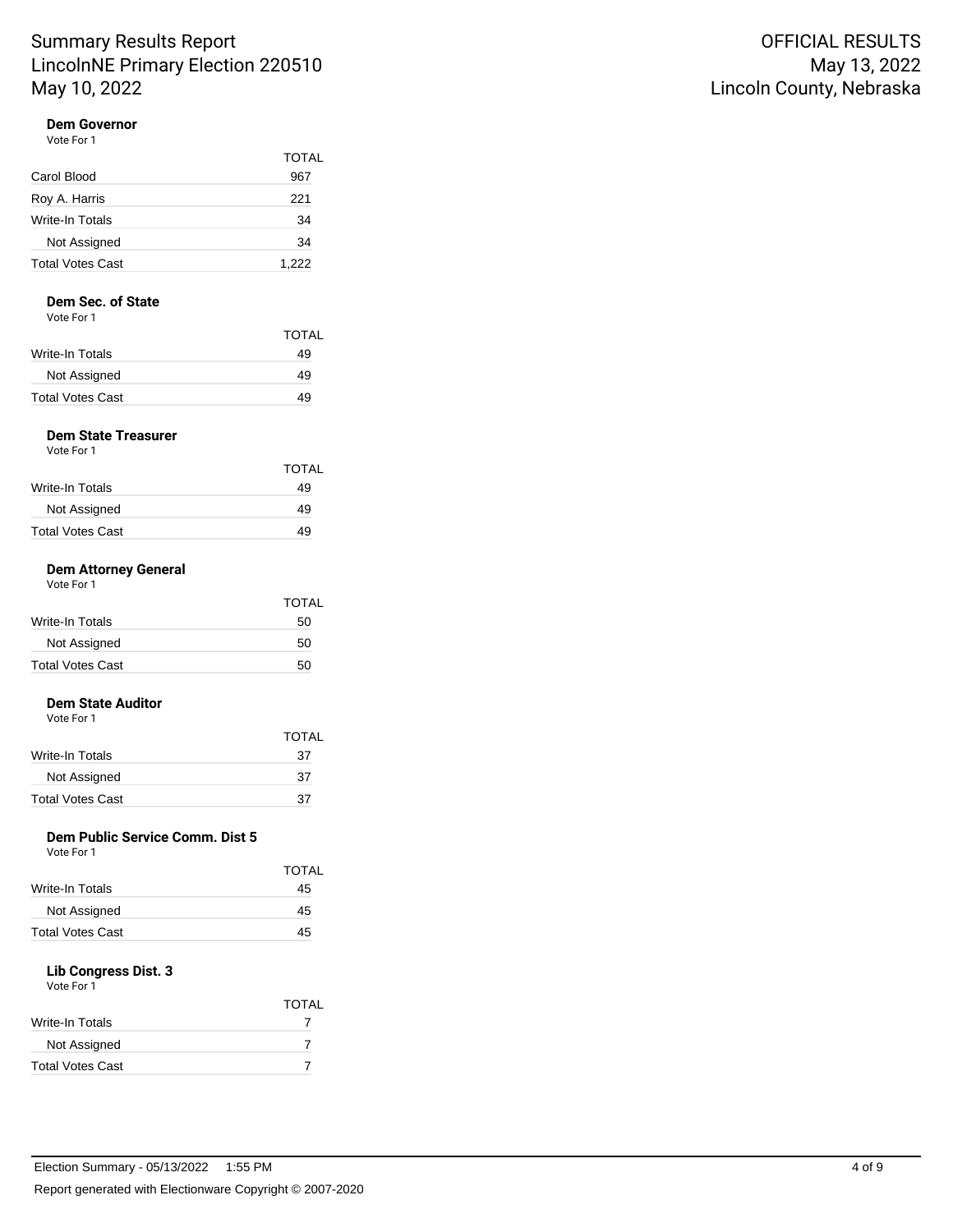TOTAL

## **Lib Governor**

| Vote For 1      |      |
|-----------------|------|
|                 | TOTA |
| Scott Zimmerman | 21   |
| Write-In Totals | 10   |
| Not Assigned    | 10   |

Total Votes Cast 31

#### **Lib Sec. of State**

Vote For 1

|                  | TOTAL |
|------------------|-------|
| Write-In Totals  | з     |
| Not Assigned     | 3     |
| Total Votes Cast | з     |

#### **Lib State Treasurer** Vote For 1

|                         | <b>TOTAL</b> |
|-------------------------|--------------|
| Katrina Tomsen          | 20           |
| Write-In Totals         | 3            |
| Not Assigned            | 3            |
| <b>Total Votes Cast</b> | 23           |

### **Lib Attorney General**

Vote For 1

|                         | TOTAL |
|-------------------------|-------|
| Write-In Totals         | 5     |
| Not Assigned            | 5     |
| <b>Total Votes Cast</b> | 5     |

## **Lib State Auditor**

Vote For 1

|                         | <b>TOTAL</b> |
|-------------------------|--------------|
| Gene Siadek             | 25           |
| Write-In Totals         |              |
| Not Assigned            |              |
| <b>Total Votes Cast</b> | 26           |

## **Lib Public Service Comm. Dist 5**

Vote For 1

|                         | TOTAL |
|-------------------------|-------|
| Write-In Totals         | 3     |
| Not Assigned            | 3     |
| <b>Total Votes Cast</b> | з     |

## **Lmn Congress Dist. 3**

|                         | <b>TOTAL</b> |
|-------------------------|--------------|
| Mark Elworth Jr.        | 5            |
| <b>Write-In Totals</b>  | 0            |
| Not Assigned            | 0            |
| <b>Total Votes Cast</b> | 5            |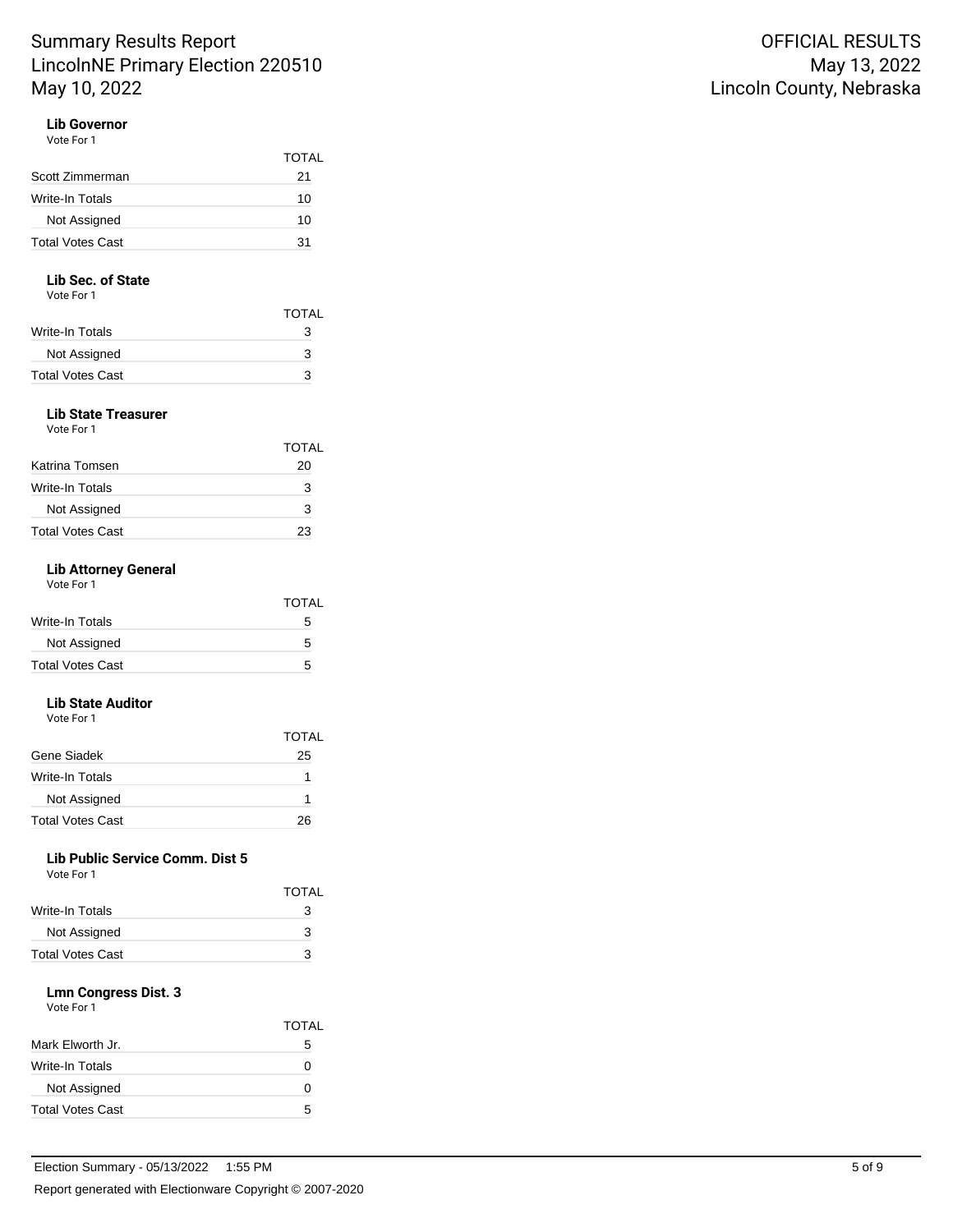### **Lmn Governor**

| Vote For 1              |              |
|-------------------------|--------------|
|                         | <b>TOTAL</b> |
| Write-In Totals         |              |
| Not Assigned            |              |
| <b>Total Votes Cast</b> |              |

#### **Lmn Sec. of State** Vote For 1

| <b>TOTAL</b> |
|--------------|
|              |
| 0            |
| $\mathbf{I}$ |
|              |

#### **Lmn State Treasurer** Vote For 1

| VULTE FUIL              |              |
|-------------------------|--------------|
|                         | <b>TOTAL</b> |
| Write-In Totals         | 0            |
| Not Assigned            | O            |
| <b>Total Votes Cast</b> | O            |
|                         |              |

#### **Lmn Attorney General** Vote For 1

| <b>VOLE FOI</b> I |  |
|-------------------|--|
|                   |  |
|                   |  |

|                         | <b>TOTAL</b> |
|-------------------------|--------------|
| Larry Bolinger          | 5            |
| Write-In Totals         | 0            |
| Not Assigned            | 0            |
| <b>Total Votes Cast</b> | 5            |

## **Lmn State Auditor**

Vote For 1

|                         | TOTAI |
|-------------------------|-------|
| L. Leroy Lopez          | 5     |
| Write-In Totals         | 0     |
| Not Assigned            | 0     |
| <b>Total Votes Cast</b> | 5     |

### **Lmn Public Service Comm. Dist 5**

| Vote For 1      |              |
|-----------------|--------------|
|                 | <b>TOTAL</b> |
| Write-In Totals |              |
| Not Assigned    |              |

Total Votes Cast 2

### **Legislature District 42**

|                           | TOTAL |
|---------------------------|-------|
| Chris Bruns               | 3,513 |
| <b>Brenda K, Fourtner</b> | 843   |
| Mike Jacobson             | 3,451 |
| Write-In Totals           | 16    |
| Not Assigned              | 16    |
| <b>Total Votes Cast</b>   | 7.823 |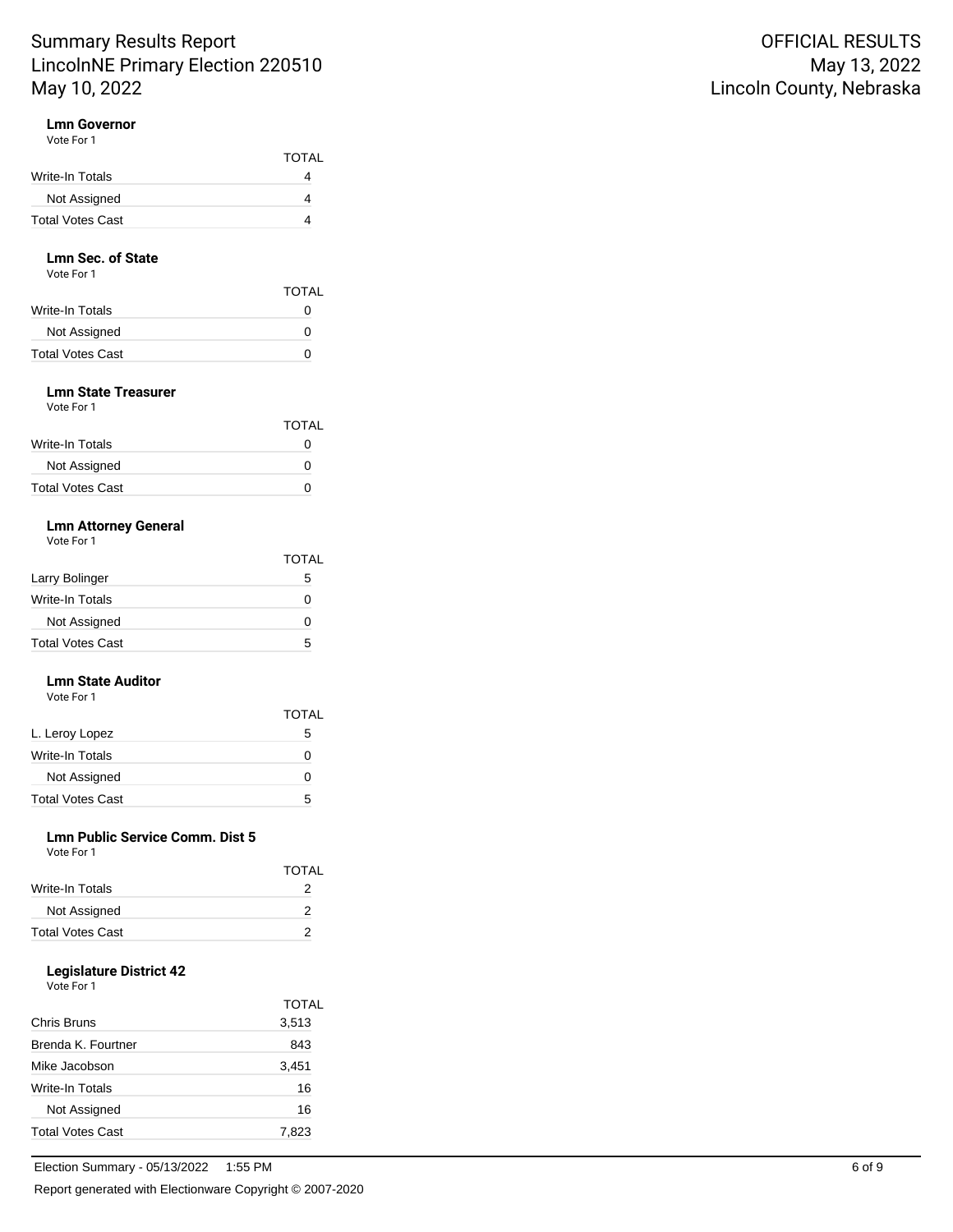### **State Board of Education District 07**

Vote For 1

|                         | <b>TOTAL</b> |
|-------------------------|--------------|
| Robin Stevens           | 1,436        |
| Pat Moore               | 901          |
| Elizabeth Tegtmeier     | 5,022        |
| Write-In Totals         | 10           |
| Not Assigned            | 10           |
| <b>Total Votes Cast</b> | 7,369        |

#### **Board of Regents District 07**

Vote For 1

|                         | TOTAL |
|-------------------------|-------|
| Matt Williams           | 3,441 |
| Nolan Gurnsey           | 776   |
| Kathy Wilmot            | 2,473 |
| <b>Write-In Totals</b>  | 22    |
| Not Assigned            | 22    |
| <b>Total Votes Cast</b> | 6.712 |

## **NE Public Power District Sub 04**

Vote For 1

|                         | <b>TOTAL</b> |
|-------------------------|--------------|
| Larry E. Linstrom       | 2,288        |
| <b>Bill Hoyt</b>        | 1,505        |
| David Gale              | 3,377        |
| Write-In Totals         | 10           |
| Not Assigned            | 10           |
| <b>Total Votes Cast</b> | 7,180        |

# **North Platte School Board Ward 01**

Vote For 1

|                         | TOTAL |
|-------------------------|-------|
| <b>Marcy Hunter</b>     | 598   |
| Cynthia L. O'Connor     | 802   |
| Anna Junker             | 567   |
| Write-In Totals         | 6     |
| Not Assigned            | 6     |
| <b>Total Votes Cast</b> | 1,973 |

#### **North Platte School Board Ward 03**

| Emily M. Garrick        | TOTAL<br>976 |
|-------------------------|--------------|
| Mark D. Nicholson       | 439          |
| Suzanne Donnally        | 202          |
| Mitch Wagner            | 385          |
| Write-In Totals         | 4            |
| Not Assigned            | 4            |
| <b>Total Votes Cast</b> | 2,00c        |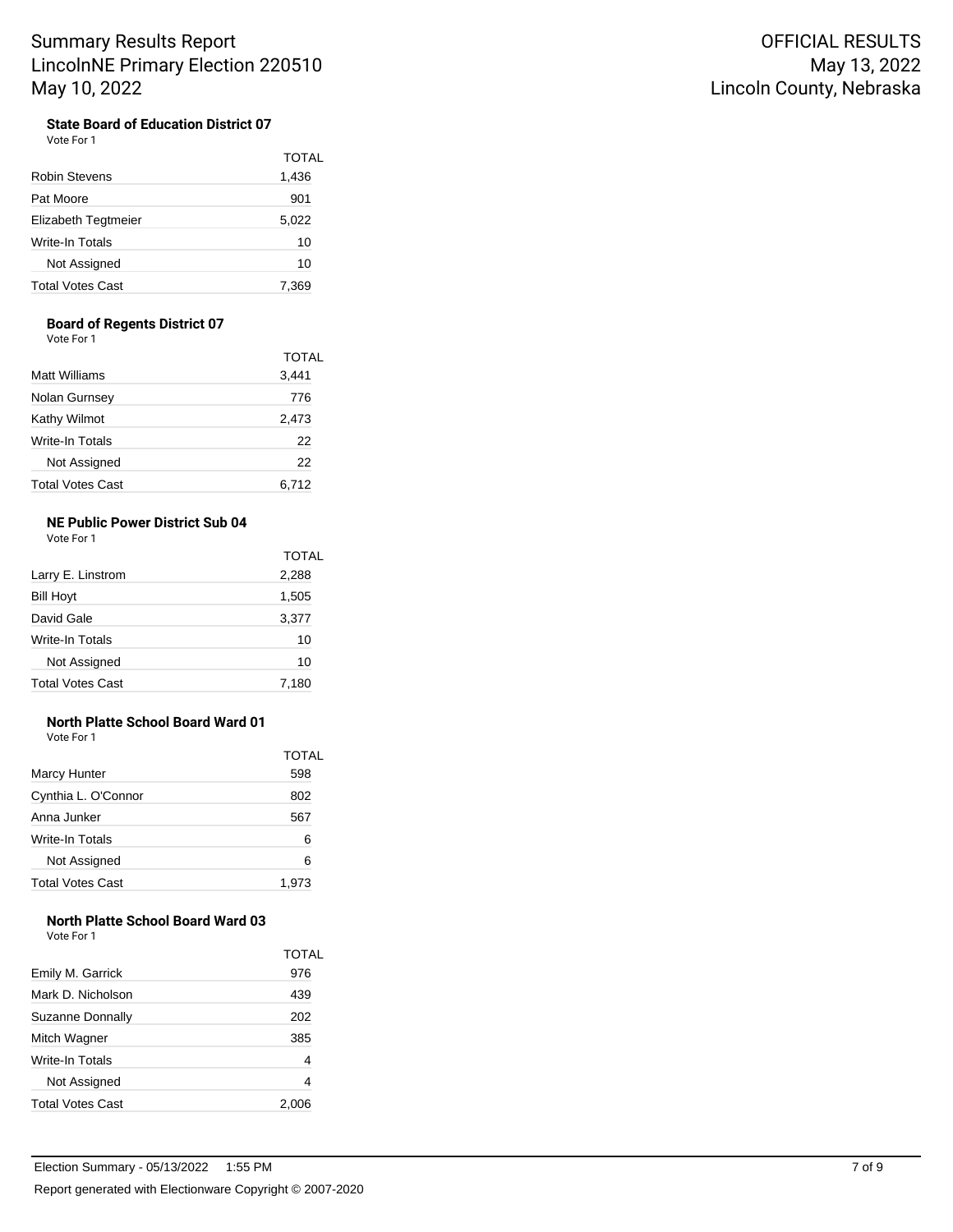#### **Gothenburg School Board**  $V$

| ote For 3 |  |
|-----------|--|
|-----------|--|

|                         | TOTAL |
|-------------------------|-------|
| Nate Wyatt              | 17    |
| Lisa N. Brass           | 8     |
| Matt Dalrymple          | 10    |
| <b>Bruce Lee Clark</b>  | 23    |
| Dawn Urman              | 12    |
| Kristi Kreuscher        | 18    |
| <b>Bradly Jorgenson</b> | 9     |
| Write-In Totals         | 0     |
| Not Assigned            | 0     |
| <b>Total Votes Cast</b> | 97    |

#### **Medicine Valley School Board** Vote For 3

| 1 U U U                 |       |  |
|-------------------------|-------|--|
|                         | TOTAL |  |
| Shane Farr              | 14    |  |
| Ryne McDaniel           | 6     |  |
| Nick Brown              | 10    |  |
| <b>Brian Evans</b>      | 6     |  |
| Derek Banzhaf           | 5     |  |
| <b>Tony Fink</b>        | 17    |  |
| Rex W. Hansen           | 7     |  |
| Danielle Harding        | 8     |  |
| Write-In Totals         | 2     |  |
| Not Assigned            | 2     |  |
| <b>Total Votes Cast</b> | 75    |  |

### **Gothenburg Hospital District**

| Vote For 2              |              |
|-------------------------|--------------|
|                         | <b>TOTAL</b> |
| Ryan T. O'Hare          | 54           |
| Write-In Totals         | 7            |
| Not Assigned            | 7            |
| <b>Total Votes Cast</b> | 61           |

## **Sutherland Hospital District**

| Vote For 2 |  |
|------------|--|
|------------|--|

|                         | TOTAL |
|-------------------------|-------|
| Janie A. Rasby          | 383   |
| Harry M. Stewart        | 270   |
| Write-In Totals         | 2     |
| Not Assigned            | 2     |
| <b>Total Votes Cast</b> | 655   |